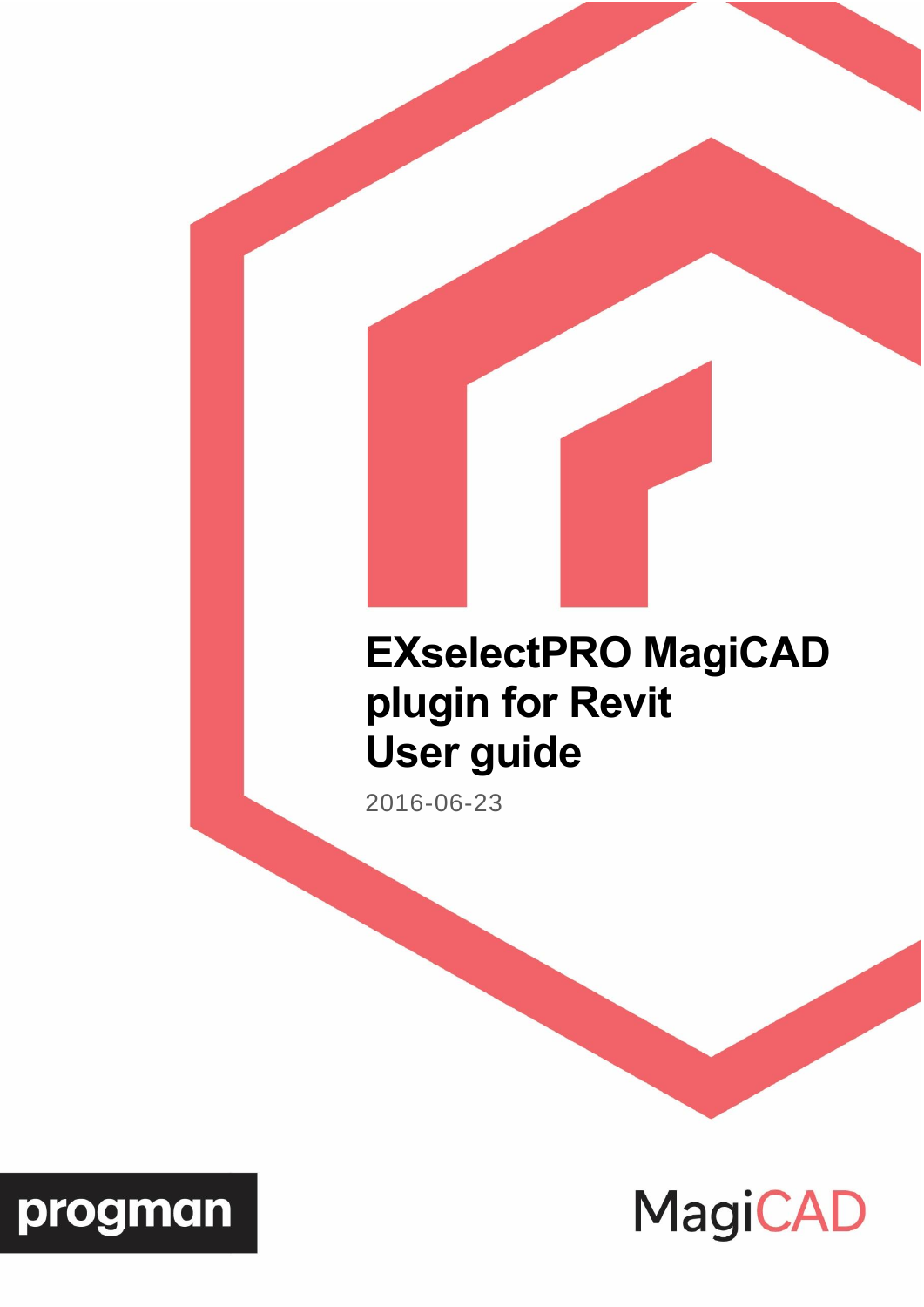

## **CONTENTS**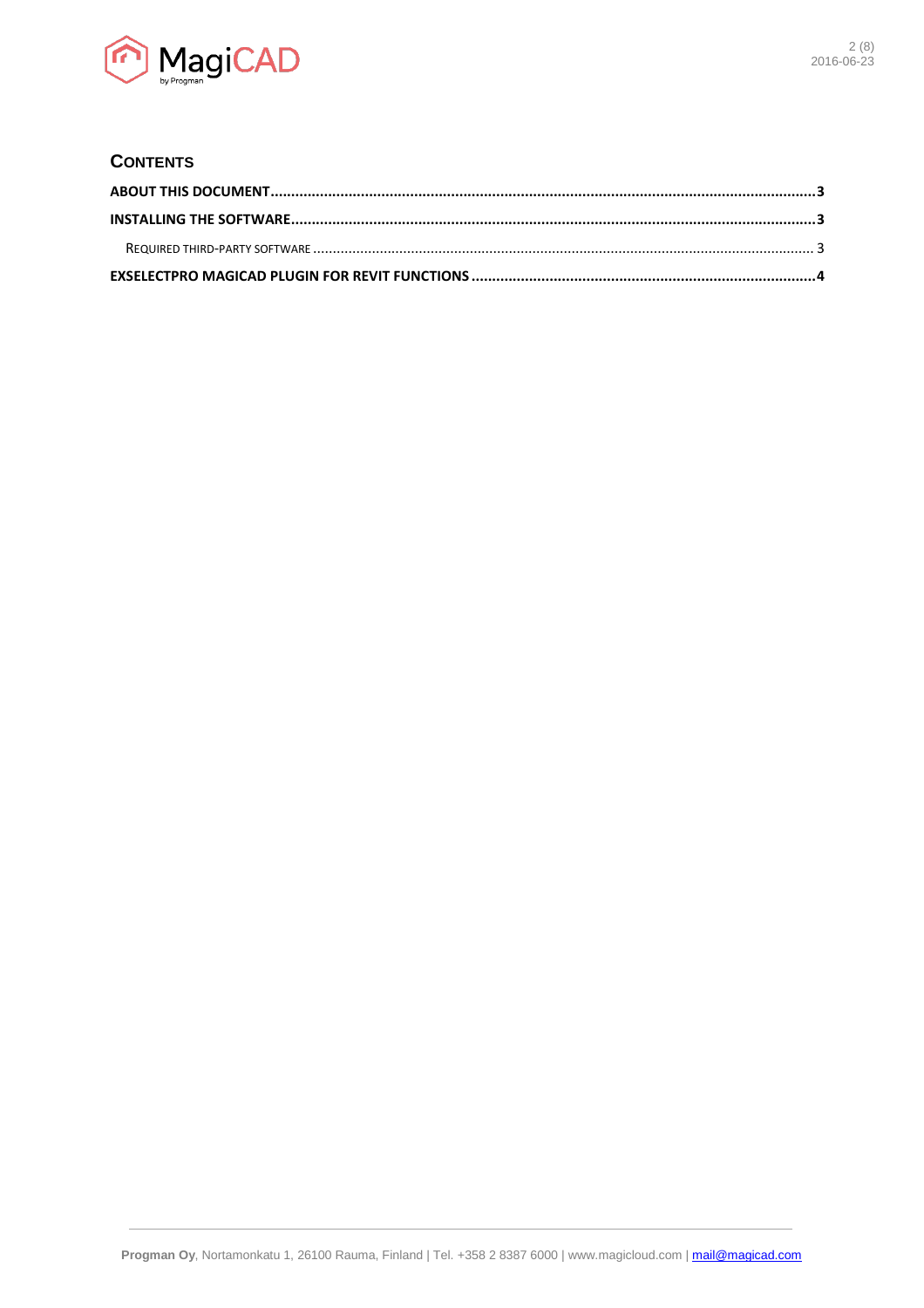

# <span id="page-2-0"></span>**ABOUT THIS DOCUMENT**

This document contains instructions on using *EXselectPRO MagiCAD plugin for Revit*. Plugin allows inserting Exhausto air handling units into Revit or MagiCAD for Revit drawing.

# <span id="page-2-1"></span>**INSTALLING THE SOFTWARE**

## <span id="page-2-2"></span>**REQUIRED THIRD-PARTY SOFTWARE**

EXselectPRO MagiCAD plugin for Revit works with the following MagiCAD/ Revit versions

Revit

Revit 2015, 2016, 2017

MagiCAD (optional)

- MagiCAD for Revit 2015.11 (with Revit 2015 and 2016)
- MagiCAD for Revit 2016.4 (with Revit 2016 and 2017)
- 1. Download setup file from [https://portal.magicad.com/download/ProductSearch?searchStr=Exhausto&platform=&productC](https://portal.magicad.com/download/ProductSearch?searchStr=Exhausto&platform=&productClass=&activationId=&categoryId=3) [lass=&activationId=&categoryId=3](https://portal.magicad.com/download/ProductSearch?searchStr=Exhausto&platform=&productClass=&activationId=&categoryId=3)
- 2. Install EXselectPRO MagiCAD plugin.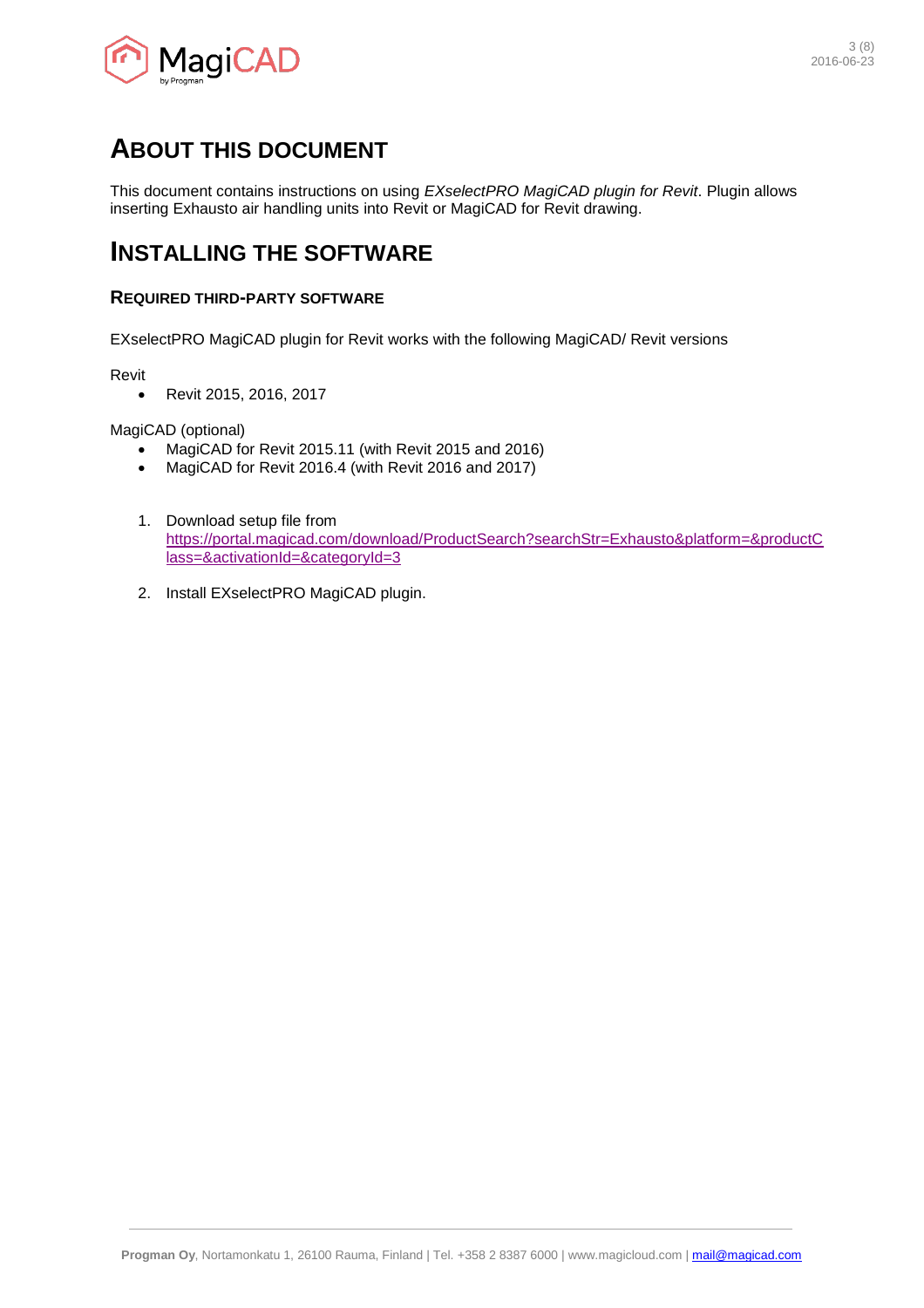

# <span id="page-3-0"></span>**EXSELECTPRO MAGICAD PLUGIN FOR REVIT FUNCTIONS**

### **Main functions**

Plugin contains the following functions:



Opens the File Open dialog from where user can select MagiCAD AHU import file. These MagiCAD AHU import files can be exported from Exhausto's air handling unit dimensioning software EXselectPRO. User can insert air handling units included in selected file into Revit/MagiCAD for Revit drawing.

Validate Exhausto AHU

Validates Exhausto air handling unit. Validates the selected air handling unit against the current working point. If working point has changed significantly, it is recommended to re-dimension the AHU in ExSelectPro with the updated working point.



Allows user to view technical data of the selected product. The selected product can be air handling unit or duct component which is dimensioned by EXselectPRO.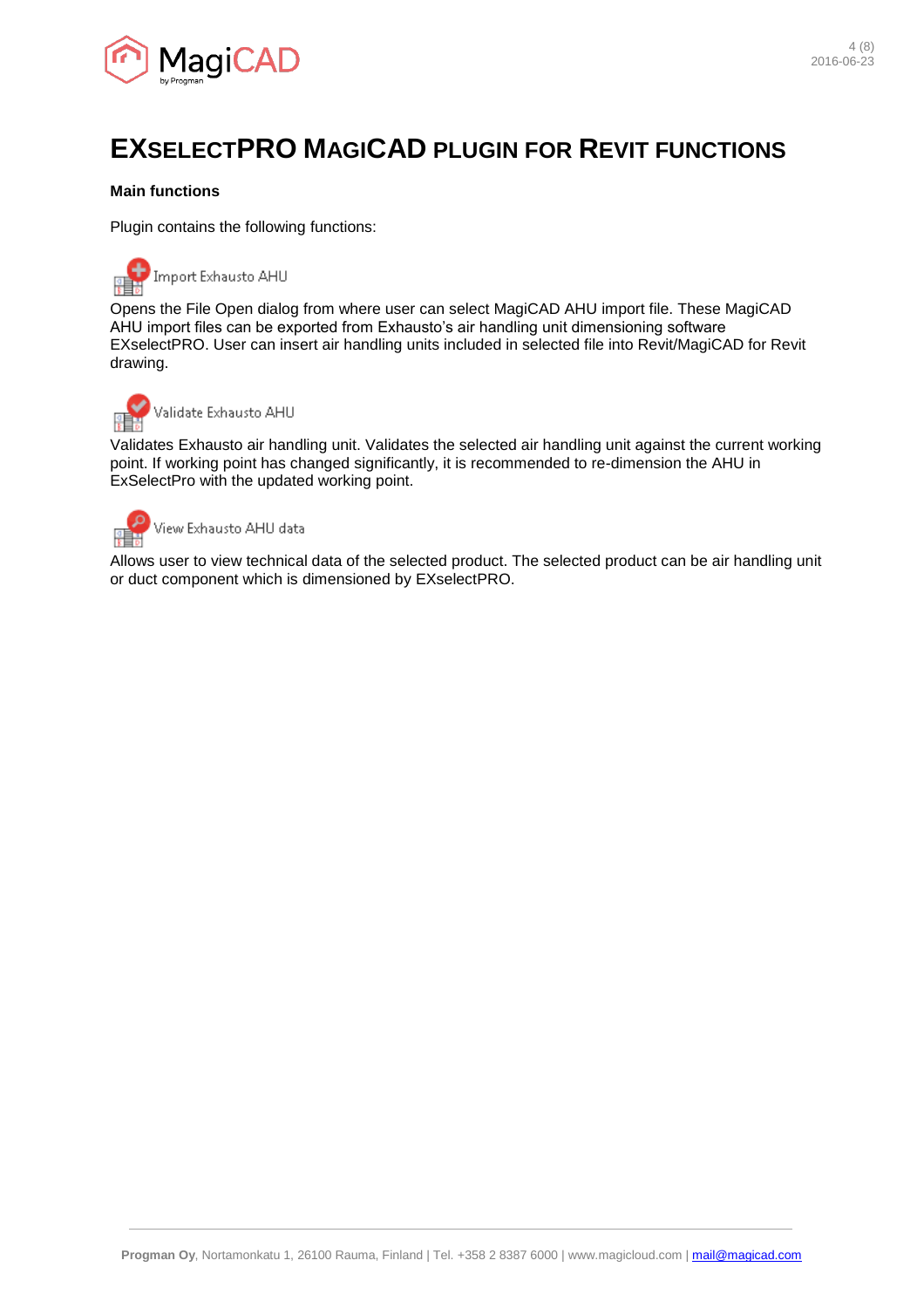

### **Import Exhausto AHU**



Follow these steps for Importing EXselectPRO's air handling unit into MagiCAD drawing:

- 1. Before Import Exhausto AHU -operation from the plugin is used, air handling unit(s) needs to be first exported from EXselectPRO. This part is can be done for example by Exhausto. They will then deliver the exported file to designer. Thus, designers do not necessarily need to use EXselectPRO in order to use this functionality.
- 2. Click *Import* Exhausto *AHU* button from plugin's ribbon panel in Revit. Open file dialog opens.

| A Open                                                                                                                                                                                                     |        |                                                                         |                                              |                                  |        | $\mathbf{x}$   |
|------------------------------------------------------------------------------------------------------------------------------------------------------------------------------------------------------------|--------|-------------------------------------------------------------------------|----------------------------------------------|----------------------------------|--------|----------------|
| Favorites                                                                                                                                                                                                  |        |                                                                         | $\left  \cdot \right $<br>$\bar{\mathbf{v}}$ | Search Favorites                 |        | م              |
| Organize v                                                                                                                                                                                                 |        |                                                                         |                                              | $\frac{1}{M}$ = $\rightarrow$    | 団      | $\circledcirc$ |
| <b>4 X</b> Favorites<br>Desktop<br><b>Downloads</b><br><b>Recent Places</b><br>盟<br>A360 Drive<br>$\bullet$                                                                                                | ▴<br>Ξ | A360 Drive<br>Shortcut<br>809 bytes<br>Desktop<br>Shortcut<br>432 bytes |                                              |                                  |        |                |
| 4 Libraries<br>n<br>Documents<br>$\triangleright$<br>Music<br>$\triangleright$<br>Pictures<br>$\triangleright$<br>Podcasts<br>$\triangleright$<br>▷ 圖<br>Subversion<br><b>M</b> Videos<br>$\triangleright$ |        | Downloads<br>Shortcut<br>839 bytes                                      |                                              |                                  |        |                |
| File name:                                                                                                                                                                                                 |        |                                                                         | $\cdot$                                      | MagiCAD Ahu File (*.mah)<br>Qpen | Cancel |                |

3. User should browse to the folder where export file is located. EXSelectPRO generates .mahfiles which are supported by this plugin.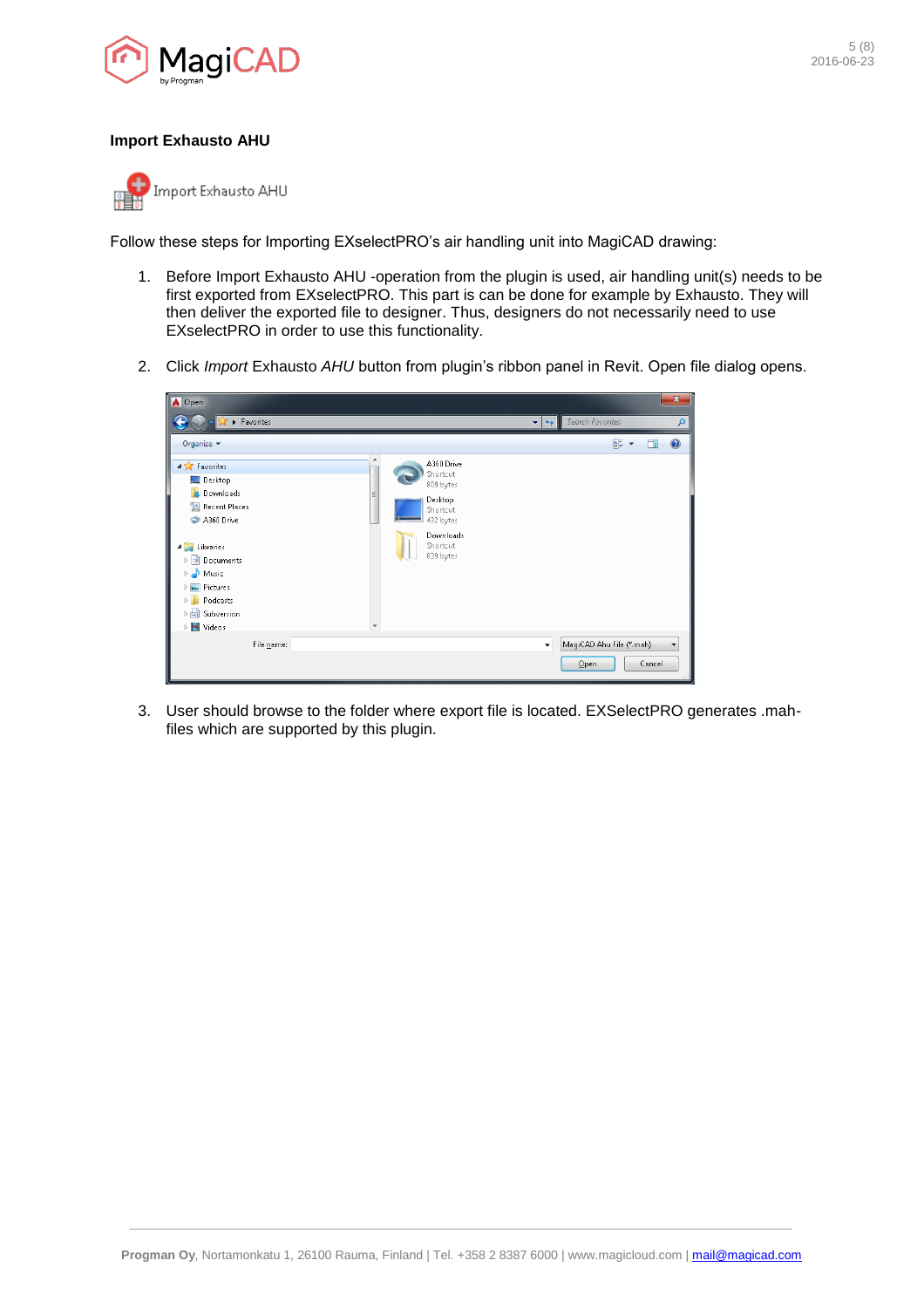

4. Once user has chosen the file and clicked open button, available products are loaded into installation dialog:

| <b>EXHAUSTO</b>                   |             |                      |                          |                      |                          |              |
|-----------------------------------|-------------|----------------------|--------------------------|----------------------|--------------------------|--------------|
| VEX4000 <b>V</b> Insert<br>$\sim$ |             |                      |                          | Description          | Value                    | <b>Units</b> |
| Outdoor system                    | Outdoor 2   |                      | $\blacktriangledown$     | Size                 | 4050                     |              |
| Supply system                     | Supply 2    |                      | $\overline{\phantom{a}}$ | Weight<br>Name       | 1465<br><b>VEX4000</b>   | kg           |
| <b>Extract system</b>             | Extract 2   |                      | $\blacktriangledown$     | <b>ETA</b>           | 81,6                     | %            |
| <b>Exhaust system</b>             |             | Can be defined later | $\blacksquare$           | PDF from EXselectPRO | Open                     |              |
| Heating supply system             |             | Can be defined later | $\overline{\phantom{a}}$ | Web site:            | http://www.exhausto.com/ |              |
| Heating return system             |             | Can be defined later | $\mathbf{v}$             |                      |                          |              |
| Cooling supply system             |             | Can be defined later | $\;$                     |                      |                          |              |
| Cooling return system             |             | Can be defined later |                          |                      |                          |              |
| <b>Installation height</b>        | $\mathbf 0$ | mm                   |                          |                      |                          |              |
| Heating coil water<br>$\vee$      |             |                      |                          |                      |                          |              |
| <b>MagiCAD</b>                    |             |                      |                          |                      | Insert                   | Cancel       |

Please note that the Import operation takes longer the first time when the air handling unit is converted to RFA format. When the same air handling unit is imported again to the Revit project, the Import feature works much faster.

The user can insert air handling unit into Revit project without making system selections. "Can be defined later" -system selection in installation dialog indicates that systems can be set now or optionally user can first insert the product into the drawing and then make the system selections later on in Revit.

- 5. Available products are shown in list view on the left side of the dialog. Technical details of the selected product are available on the right side of the dialog. Before installing the products into drawing, user can make system selection for each duct connection (for each product installed to the drawing). Also installation height of the product can be defined here.
- 6. You are able to open the printout of the air handling unit by clicking "Open" link located in technical details view. Printout contains more detailed information about selected AHU.
- 7. Once systems have been defined for all products, installation can be started by clicking insert button.
- 8. Products can be placed to the drawing one by one by dragging them to wanted position in the drawing. After that user can connect the air handling unit to the ductwork.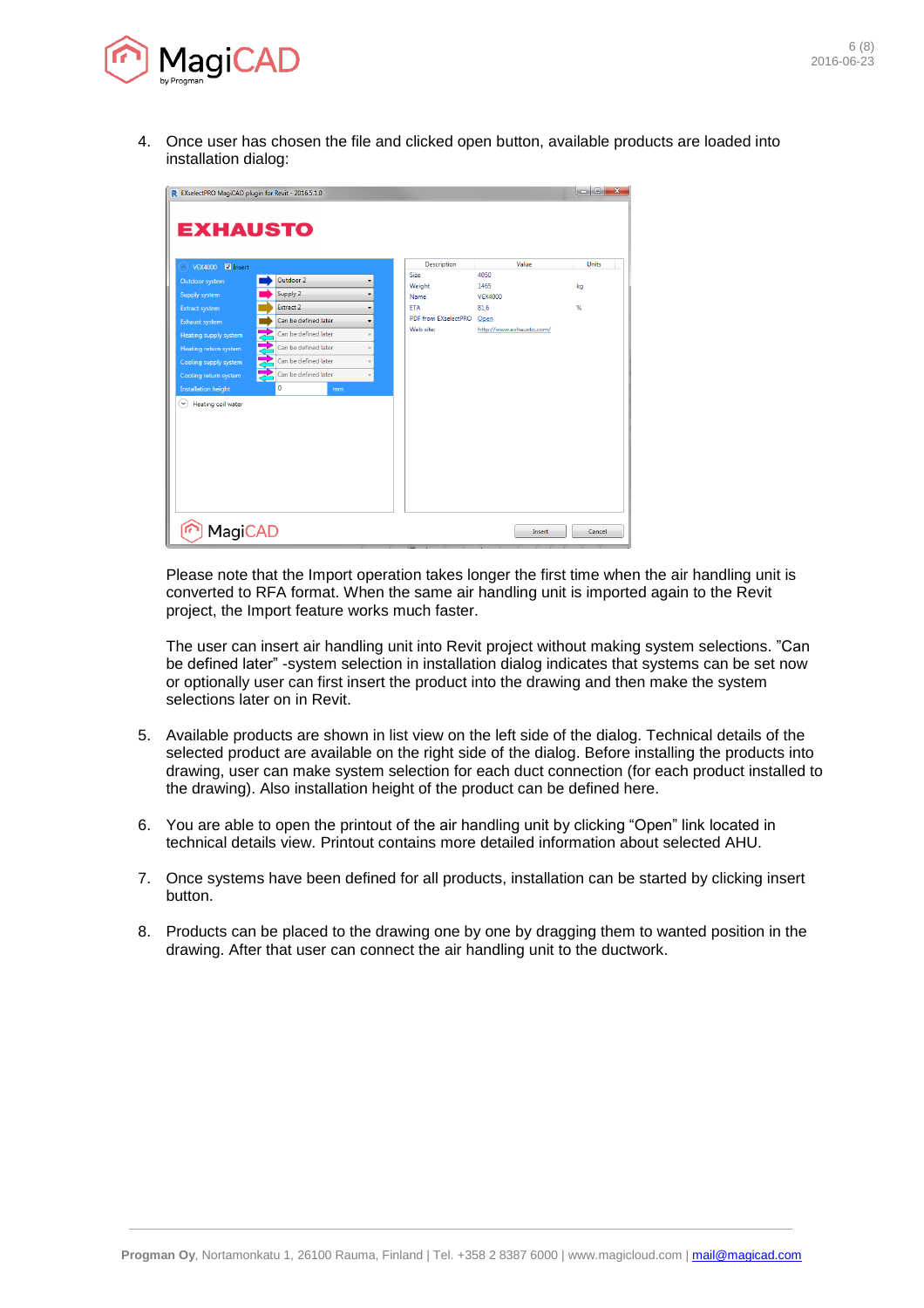





Follow these steps for Validating EXselectPRO's air handling unit in Revit/MagiCAD drawing:

- 1. Click Validate Exhausto AHU button from plugin's ribbon panel in Revit.
- 2. Select air handling unit from drawing which will be validated. Selected AHU must be connected to the ductwork before validation can be completed successfully.
- 3. Validation result is displayed for the user. Validation checks if the air flow and pressure drop ductwork still matches to the dimensioned air flow / pressure drop in the EXselectPRO. There is 5% tolerance before the warning message is displayed.

#### **View Exhausto AHU data**



Follow these steps for Viewing Exhausto air handling unit's data:

- 1. Click View Exhausto AHU data button from plugin's ribbon panel in Revit.
- 2. View dialog will be shown. This dialog is same as in Import Exhausto AHU procedure. Only difference is that system selections and installation height are not enabled. Printout can again be viewed by clicking Open link from technical details view.